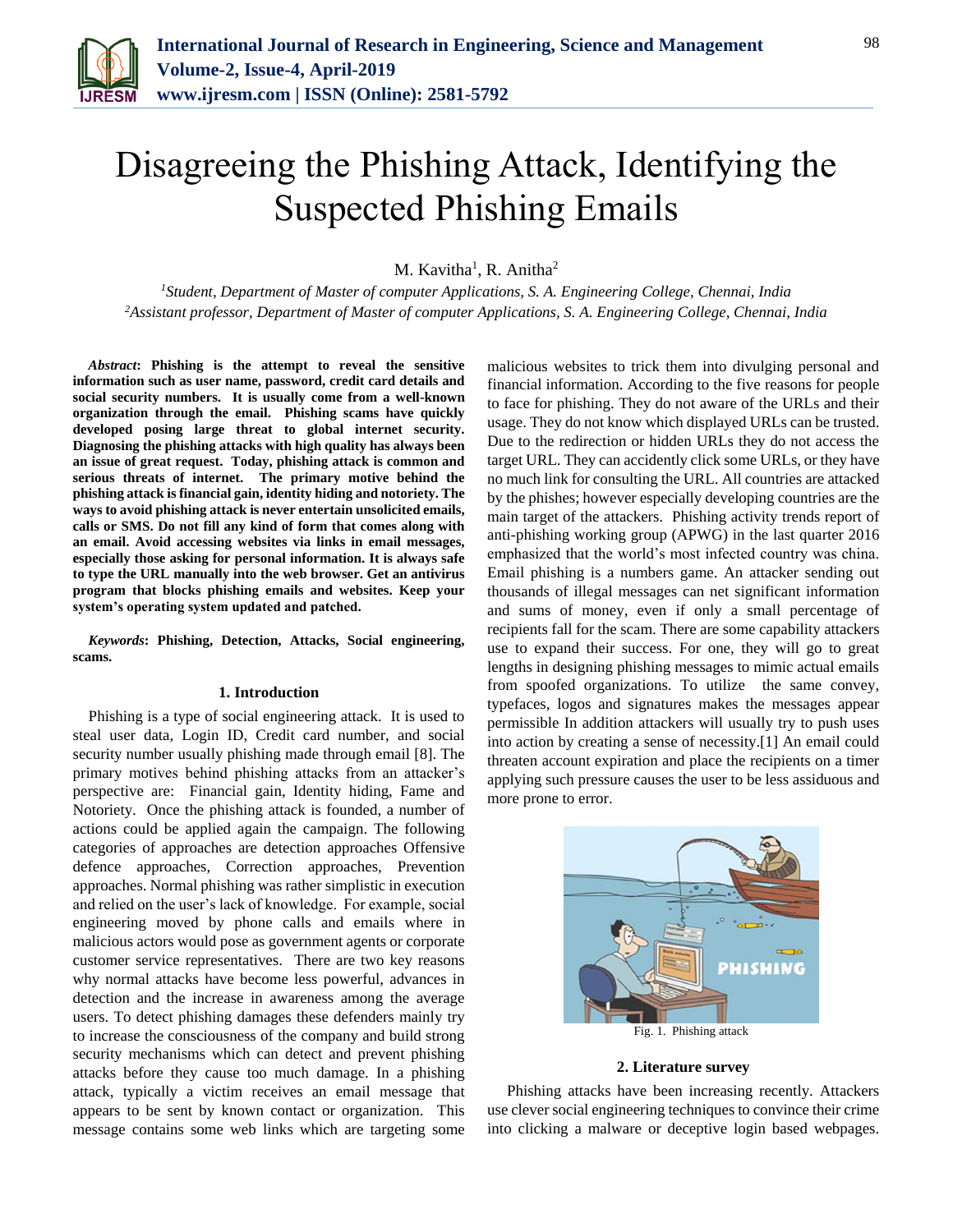

Most solutions for this problem focus more on helping desktop computer users than mobile device users. Mobile device users are more vulnerable than their desktop counterparts because they are online most of the time and low computational power. Phishing based social engineering attacks exploit human vulnerabilities as disagree to software vulnerabilities. As a result, these attack pose a threat to unsuspecting end users. The combination of legitimate and illegitimate emails and websites scenarios were presented to 153 participants through an online survey. The results showed on overall level that the participants classified 43% of the legitimate emails correctly and 67% of the illegitimate emails correctly. Furthermore, the participants classified 73% of the legitimate websites correctly and 56% of illegitimate websites correctly. The remaining proportion which constituted the misclassified and uncertain responses however revealed a significant lack of awareness on the attacking of the respondents, indicating a need to improve user awareness in relation to phishing attacks. While phishing stared out with attacking America Online users, it is a common facet in today's society. Typical phishing attempts target customers of banks, online payment services and auctions sites. Phishing attacks are typically executed through the internet which facilitates mass distribution of email in a short time frame. Phishing activities have continued to thrive in spite of the technological measures put in place by organizations, complain by the target industry sectors and the advent of anti-phishing organizations.

## **3. Existing system**

You can scam in your emails or pop ups. You can have phone calls which can be a scam such a life insurance. Phishing can clear people bank accounts if you entrust above your bank component which you might think it's your bank but actually it's a hoax. Phisher's can use the data to open new bank or credit card accounts and withdraw money or purchase merchandise or services. They can use data to open new bank or credit card accounts in a sufferer's name. They can install computer viruses and worms on a sufferer's computer [8].

#### **4. Proposed system**

Phishing filter runs in the background while you browse the web and uses many methodologies to help protect you from phishing. First it compares the addresses of websites you visit against a list of sites reported to Microsoft as permissible. This list is stored on your computer [5]. Second, it helps analyze the sites you visit to see if they have the features common to a phishing website. Third, with your contest phishing file send few website addresses to Microsoft to be further check against a regularly increased list of reported phishing website [6].

# **5. Methodology**

 Identify theft is one of the most profitable crime this is commonly achieved using phishing. We propose here to detect phishing attacks produce a robust server side methodology to detect the phishing attack. The methodology name is phishing net using this technique to detect the phishing attacks. Using this method, keeping the information secure, preventing phishing attacks can be very easy, it filters the phishing website from the normal website [3].



Fig. 2. The life cycle of phishing campaigns from the perspective of anti phishing techniques



### **6. Future enhancements**

The means by which hackers access user information have fastly evolved beyond traditional phishing emails. Phishing has always had the aim of provoke users to take an action or share a piece of sensitive information by visible as a non-threat, but awareness has since grown. Unprompted password reset emails, which once effectively, no longer drive the same volume of user action and are often detected by spam filters. The days of basic phishing schemes have more or less passed. Attacks now depend on advanced forms of infiltration that stronger impersonate malicious.

#### **7. Conclusion**

With these anti-phishing tools and tips, you are well equipped to spot phishing attempts and avoid them. Therefore, you're much safer ad your account information will remain private. If you feel enough like a pro, go and spread the word! We have presented an approach to detect phishing emails using link based features. The contribution of the work mainly consists of the usage of features visible links, invisible links and unmatched URL's. The proposed algorithm used in conjunction with the proposed prototype of web browser will help the user to get holified of possible phishing attacks and will prevent them from opening the suspicious websites. After defined the features that we want to look for in our algorithm, we developed